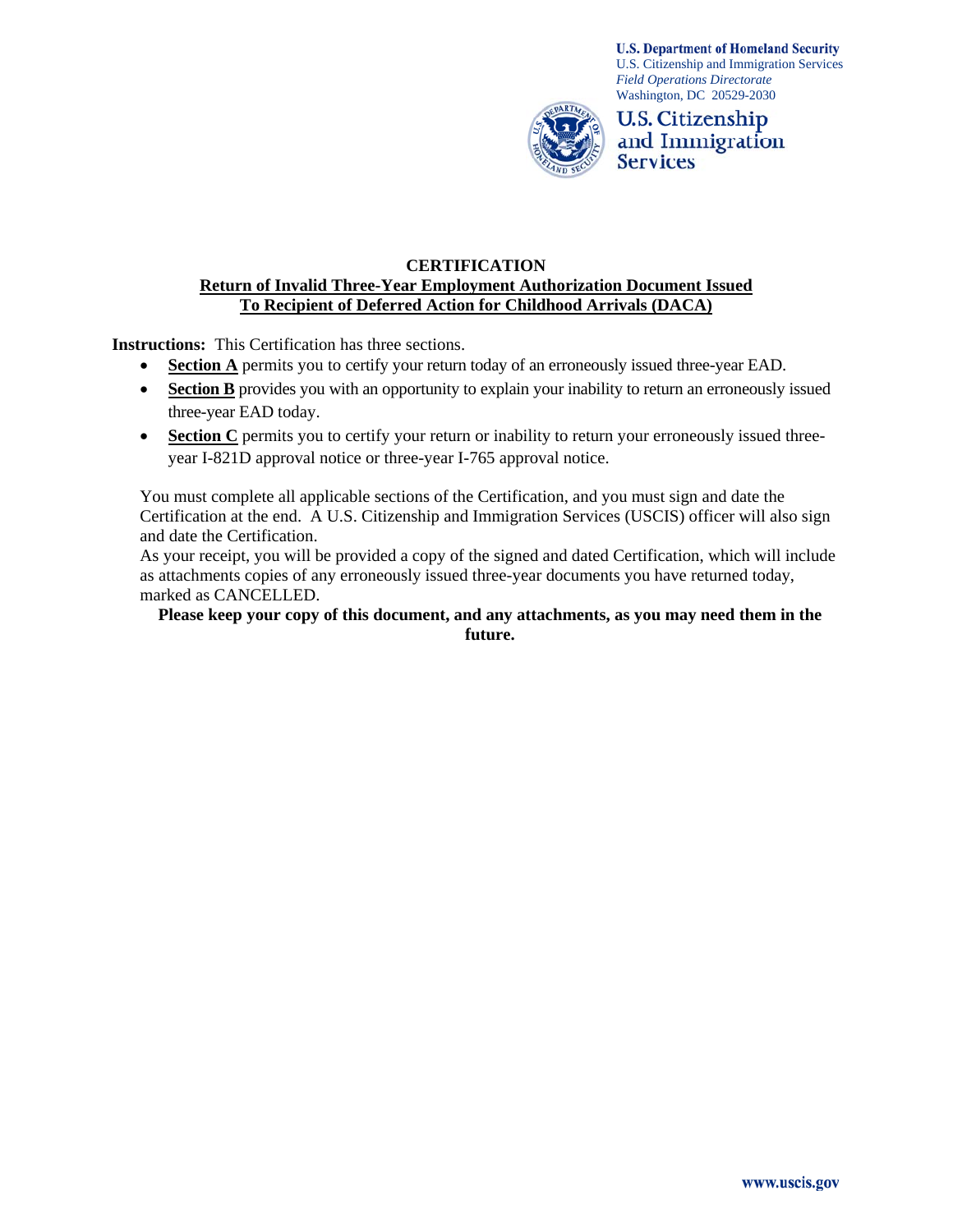# **Section A: Return of Invalid Three-Year EAD Issued to DACA Recipient**

*Please complete this section if you returned an erroneously issued three-year EAD (including a damaged EAD)* 

| this EAD is no longer valid and cannot be used for work eligibility or other purposes. | Authorization Document (EAD), having a validity period of greater than two (2) years. I understand that                                                                                                                             |
|----------------------------------------------------------------------------------------|-------------------------------------------------------------------------------------------------------------------------------------------------------------------------------------------------------------------------------------|
| I returned the EAD at:                                                                 |                                                                                                                                                                                                                                     |
| (address of USCIS office or location where collected)                                  |                                                                                                                                                                                                                                     |
| (name of USCIS officer who took the EAD).                                              | The USCIS officer to whom I returned the EAD is <b>Same Constant of the USCIS</b> of the USCIS of the USCIS of the USCIS of the USCIS of the USCIS of the USCIS of the USCIS of the USCIS of the USCIS of the USCIS of the USCIS of |
| correct to the best of my knowledge:                                                   | By signing below, I certify that the information that I have provided in this Certification is true and                                                                                                                             |
| <u> 1989 - Johann John Stein, mars an deus Frankrik (f. 1989)</u><br>Signature         |                                                                                                                                                                                                                                     |
| Date:                                                                                  |                                                                                                                                                                                                                                     |
| <b>USCIS USE ONLY</b>                                                                  |                                                                                                                                                                                                                                     |
| Name and Title of USCIS Officer Who Received the Returned EAD (Please print):          |                                                                                                                                                                                                                                     |

\_\_\_\_\_\_\_\_\_\_\_\_\_\_\_\_\_\_\_\_\_\_\_\_\_\_\_\_\_\_\_\_\_\_\_\_\_\_\_\_\_\_\_\_\_\_\_\_\_\_\_\_\_\_\_\_\_\_\_\_\_\_\_\_\_\_\_\_\_\_\_\_\_\_\_\_\_\_\_\_\_\_\_\_\_

\_\_\_\_\_\_\_\_\_\_\_\_\_\_\_\_\_\_\_\_\_\_\_\_\_\_\_\_\_\_\_\_\_\_\_\_\_\_\_\_\_\_\_\_\_\_\_\_\_\_\_\_\_\_\_\_\_\_\_\_\_\_

Signature of USCIS Officer:

Date: \_\_\_\_\_\_\_\_\_\_\_\_\_\_\_\_\_\_\_\_\_\_\_\_\_\_\_\_\_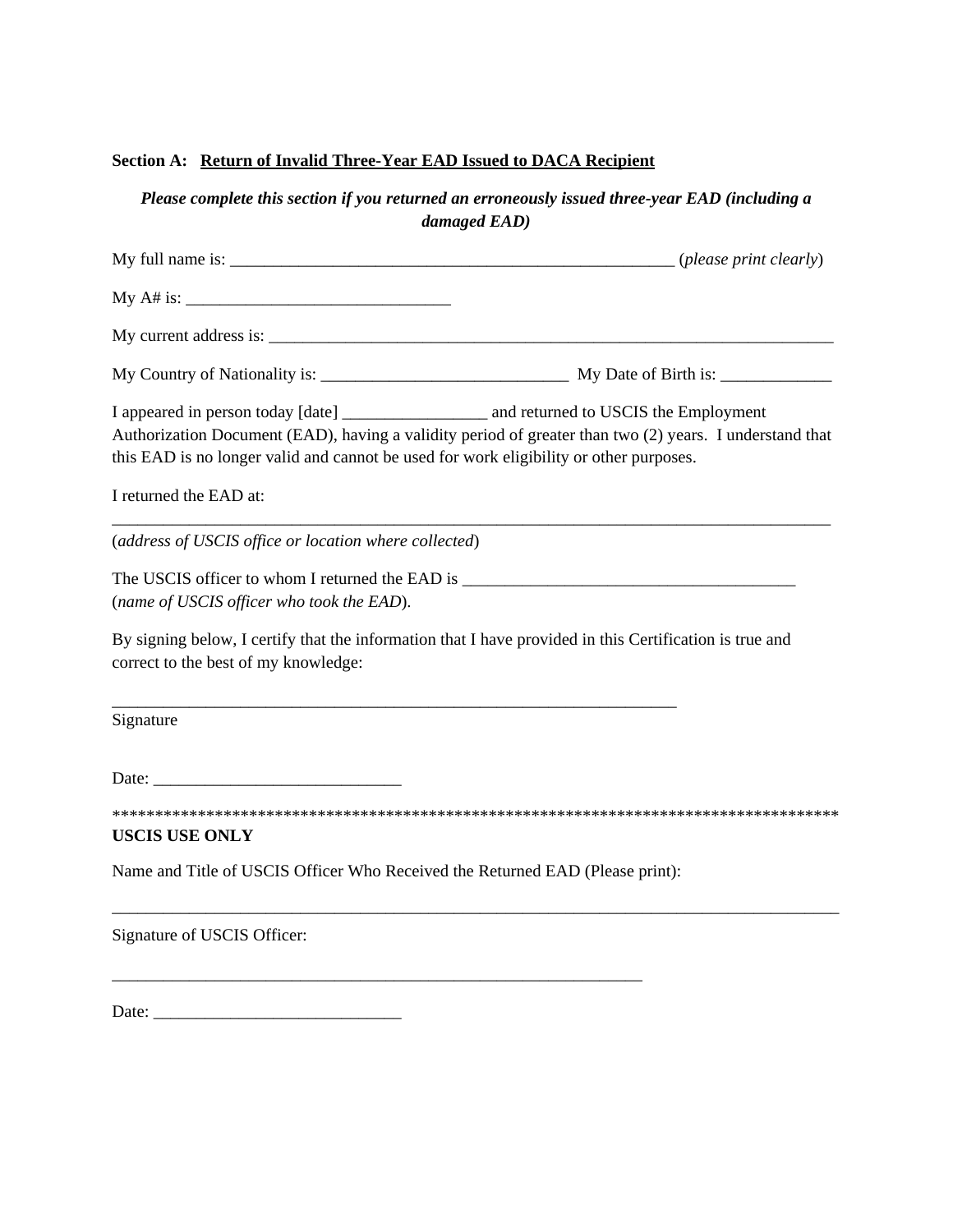# **Section B: Invalid Three-Year EAD Was Never Received, Was Lost, Stolen, Destroyed, or Otherwise Cannot Be Returned, or Has been Returned to USCIS by Mail**

# *Please complete this section if for any reason you could not return your erroneously issued three-year EAD*

| other purposes. |                                               | unable to return the Employment Authorization Document (EAD), having a validity period of greater than<br>two (2) years. I understand that this EAD is no longer valid and cannot be used for work eligibility or |
|-----------------|-----------------------------------------------|-------------------------------------------------------------------------------------------------------------------------------------------------------------------------------------------------------------------|
|                 | the EAD was:                                  | I do not have an EAD with a validity period of longer than 2 years in my possession because                                                                                                                       |
|                 | _already mailed to USCIS,                     |                                                                                                                                                                                                                   |
|                 | $\qquad$ lost,                                |                                                                                                                                                                                                                   |
|                 | ___stolen,                                    |                                                                                                                                                                                                                   |
|                 | _destroyed,                                   |                                                                                                                                                                                                                   |
|                 | never received, or                            |                                                                                                                                                                                                                   |
|                 | _____other (briefly explain other good cause) |                                                                                                                                                                                                                   |
|                 |                                               |                                                                                                                                                                                                                   |
|                 |                                               |                                                                                                                                                                                                                   |
|                 |                                               |                                                                                                                                                                                                                   |
|                 |                                               |                                                                                                                                                                                                                   |

(*please continue on the back of this page or on a separate piece of paper if necessary*)

\_\_\_\_\_\_\_\_\_\_\_\_\_\_\_\_\_\_\_\_\_\_\_\_\_\_\_\_\_\_\_\_\_\_\_\_\_\_\_\_\_\_\_\_\_\_\_\_\_\_\_\_\_\_\_\_\_\_\_\_\_\_\_\_\_\_\_\_\_\_\_\_\_\_\_\_\_\_\_\_\_\_\_\_\_

\_\_\_\_\_\_\_\_\_\_\_\_\_\_\_\_\_\_\_\_\_\_\_\_\_\_\_\_\_\_\_\_\_\_\_\_\_\_\_\_\_\_\_\_\_\_\_\_\_\_\_\_\_\_\_\_\_\_\_\_\_\_\_\_\_\_\_\_\_\_\_\_\_\_\_\_\_\_\_\_\_\_\_\_\_

\_\_\_\_\_\_\_\_\_\_\_\_\_\_\_\_\_\_\_\_\_\_\_\_\_\_\_\_\_\_\_\_\_\_\_\_\_\_\_\_\_\_\_\_\_\_\_\_\_\_\_\_\_\_\_\_\_\_\_\_\_\_\_\_\_\_\_\_\_\_\_\_\_\_\_\_\_\_\_\_\_\_\_\_\_

**\*\*\*SECTION B CONTINUES ON NEXT PAGE\*\*\***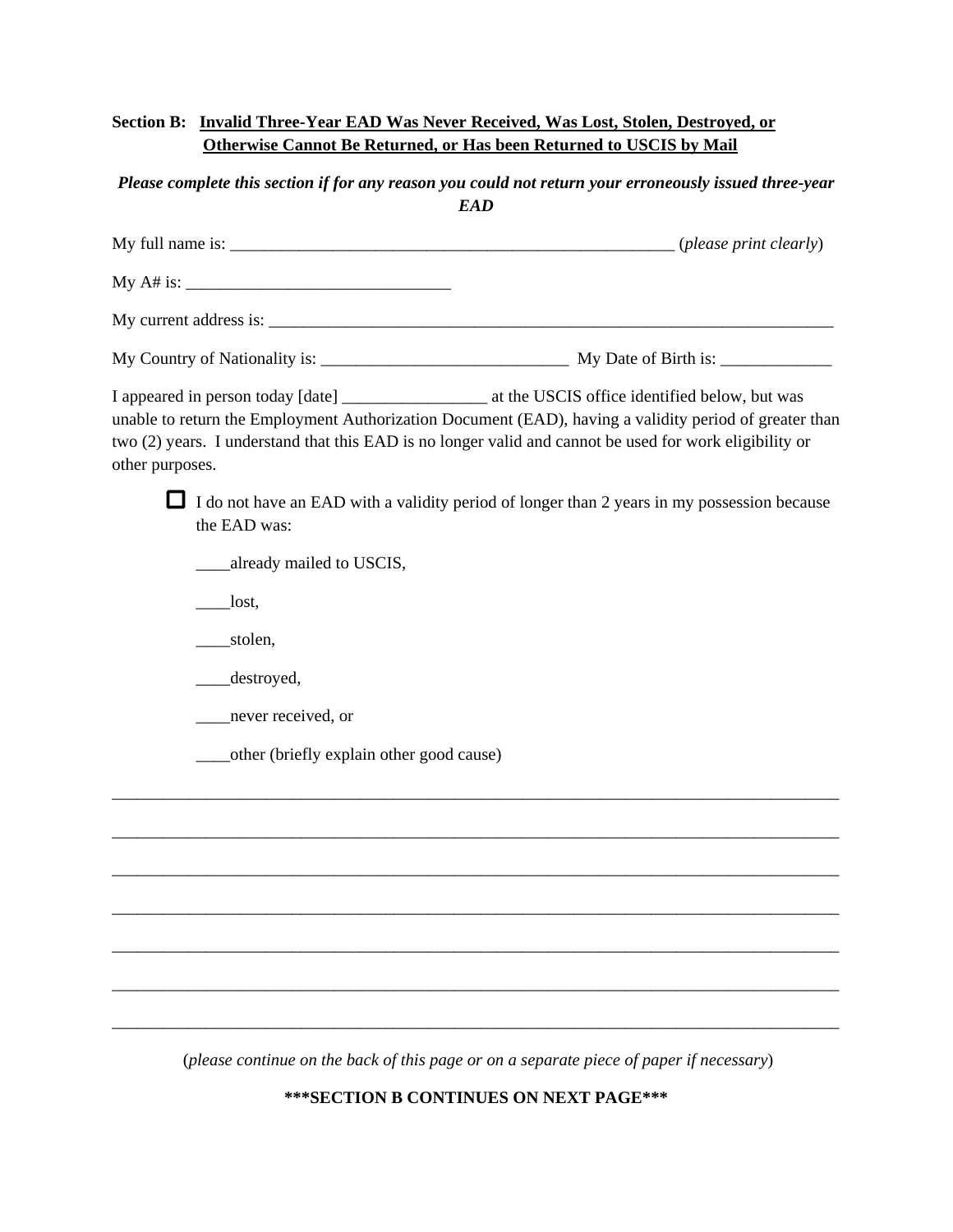#### **\*\*\*SECTION B CONTINUED\*\*\***

\_\_\_\_\_\_\_\_\_\_\_\_\_\_\_\_\_\_\_\_\_\_\_\_\_\_\_\_\_\_\_\_\_\_\_\_\_\_\_\_\_\_\_\_\_\_\_\_\_\_\_\_\_\_\_\_\_\_\_\_\_\_\_\_\_\_\_\_\_\_\_\_\_\_\_\_\_\_\_\_\_\_\_\_\_

I gave this information to USCIS at:

(*address of USCIS office or other location*)

The USCIS officer to whom I gave this information is \_\_\_\_\_\_\_\_\_\_\_\_\_\_\_\_\_\_\_\_\_\_\_\_\_\_\_\_\_\_\_\_\_\_\_\_\_\_\_\_\_ (*name of USCIS officer who took your information*).

\_\_\_\_\_\_\_\_\_\_\_\_\_\_\_\_\_\_\_\_\_\_\_\_\_\_\_\_\_\_\_\_\_\_\_\_\_\_\_\_\_\_\_\_\_\_\_\_\_\_\_\_\_\_\_\_\_\_\_\_\_\_\_\_\_\_

If I receive or locate this invalid three-year EAD in the future I will immediately return it to USCIS as I have been instructed. I will not use the EAD for any purpose.

By signing below, I certify that the information that I have provided in this Certification is true and correct to the best of my knowledge:

Signature

Date: \_\_\_\_\_\_\_\_\_\_\_\_\_\_\_\_\_\_\_\_\_\_\_\_\_\_\_\_\_

\*\*\*\*\*\*\*\*\*\*\*\*\*\*\*\*\*\*\*\*\*\*\*\*\*\*\*\*\*\*\*\*\*\*\*\*\*\*\*\*\*\*\*\*\*\*\*\*\*\*\*\*\*\*\*\*\*\*\*\*\*\*\*\*\*\*\*\*\*\*\*\*\*\*\*\*\*\*\*\*\*\*\*\*\*

\_\_\_\_\_\_\_\_\_\_\_\_\_\_\_\_\_\_\_\_\_\_\_\_\_\_\_\_\_\_\_\_\_\_\_\_\_\_\_\_\_\_\_\_\_\_\_\_\_\_\_\_\_\_\_\_\_\_\_\_\_\_\_\_\_\_\_\_\_\_\_\_\_\_\_\_\_\_\_\_\_\_\_\_\_

## **USCIS USE ONLY**

Name and Title of USCIS Officer Who Received the Foregoing Information (Please print):

\_\_\_\_\_\_\_\_\_\_\_\_\_\_\_\_\_\_\_\_\_\_\_\_\_\_\_\_\_\_\_\_\_\_\_\_\_\_\_\_\_\_\_\_\_\_\_\_\_\_\_\_\_\_\_\_\_\_\_\_\_\_

Signature of USCIS Officer:

Date: \_\_\_\_\_\_\_\_\_\_\_\_\_\_\_\_\_\_\_\_\_\_\_\_\_\_\_\_\_